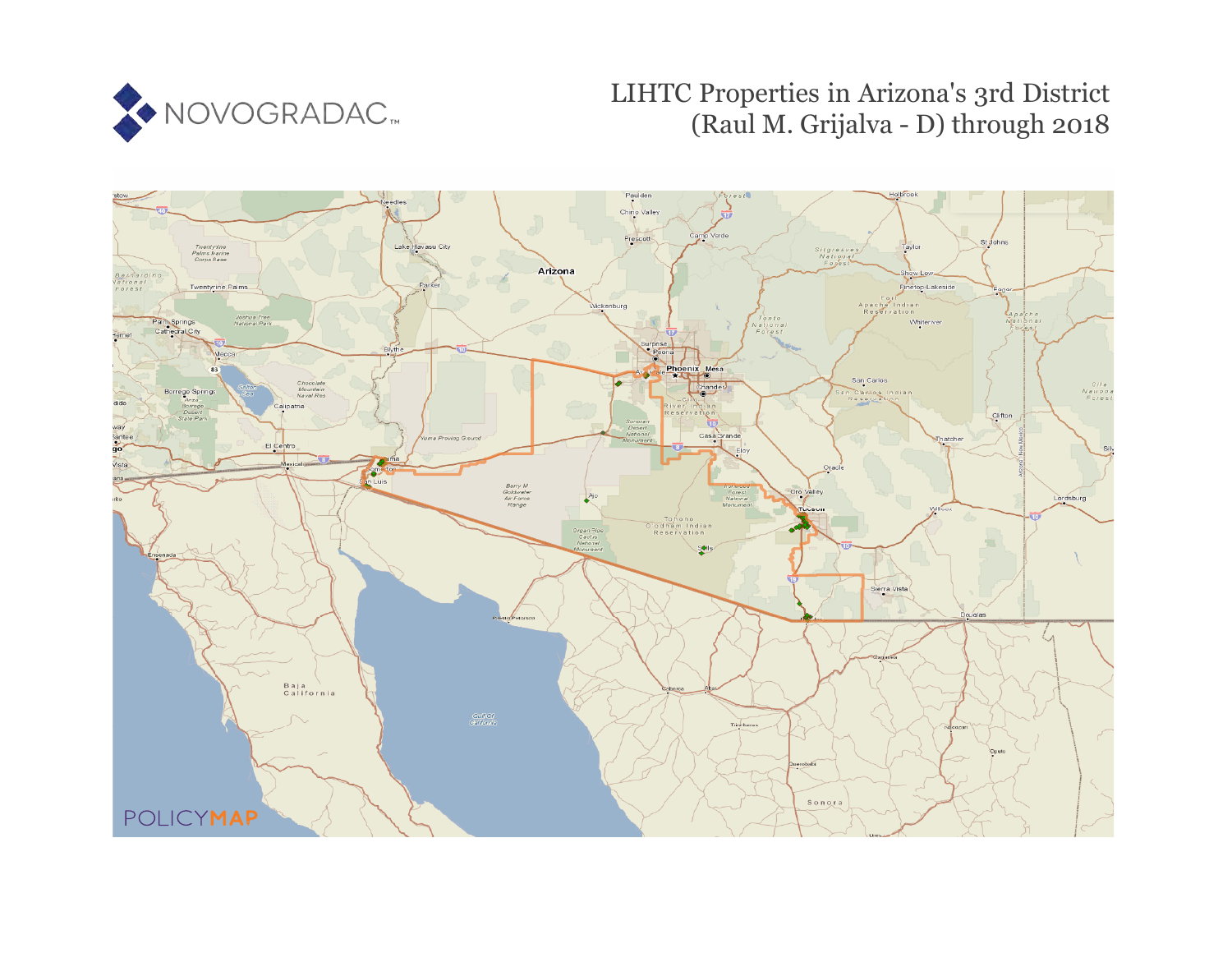| <b>Project Name</b>                                                           | <b>Address</b>                              | City            | <b>State</b>           | <b>Zip Code</b> | <b>Nonprofit</b><br><b>Sponsor</b> | <b>Allocation</b><br>Year | <b>Annual</b><br><b>Allocated</b><br><b>Amount</b> | <b>Year Placed</b><br>in Service | <b>Construction Type</b>                        | <b>Total</b><br><b>Units</b> | Low<br><b>Income</b><br><b>Units</b> | <b>Rent or</b><br><b>Income</b><br><b>Ceiling</b> | <b>Credit</b><br>Percentage Bond            | Tax-<br><b>Exempt</b> | <b>HUD Multi-</b><br><b>Family</b><br><b>Financing/Rental</b><br><b>Assistance</b> |
|-------------------------------------------------------------------------------|---------------------------------------------|-----------------|------------------------|-----------------|------------------------------------|---------------------------|----------------------------------------------------|----------------------------------|-------------------------------------------------|------------------------------|--------------------------------------|---------------------------------------------------|---------------------------------------------|-----------------------|------------------------------------------------------------------------------------|
| <b>SMOKETREE APTS</b>                                                         | 902 E CENTRE<br>AVE                         | <b>BUCKEYE</b>  | AZ                     | 85326           | Yes                                | 2004                      | \$0                                                | 2005                             | <b>New Construction</b>                         | 24                           | 19                                   |                                                   | $70$ % present $\,$ No value                |                       |                                                                                    |
| EL DESTINO                                                                    | 1271 W<br><b>FRONTAGE RD</b>                | <b>RIO RICO</b> | $\mathbf{A}\mathbf{Z}$ | 85648           | Yes                                | 2004                      | \$781,302                                          | 2006                             | <b>New Construction</b>                         | 61                           | 51                                   |                                                   | 70 % present $\,$ No $\,$<br>value          |                       |                                                                                    |
| CASA DE ENCANTO                                                               | $250\,\mathrm{N}$ SILVERBELL RD TUCSON      |                 | AZ                     | 85745           | No                                 | 2005                      | \$125,645                                          | 2007                             | Acquisition and Rehab 60                        |                              | 60                                   |                                                   | $30\,\%$ present $\,$ $_{\rm Yes}$<br>value |                       |                                                                                    |
| CURLEY SCHOOL APTS ESPERANZA                                                  | 201 W<br>AVE                                | AJO             | A Z                    | 85321           | Yes                                | 2005                      | \$511,315                                          | 2007                             | Both New Construction $\,$ 30 $\,$<br>and $A/R$ |                              | 17                                   |                                                   | $70$ % present $\,$ No value                |                       |                                                                                    |
| <b>LA VISTA APTS</b>                                                          | 300 W GOLD<br>HILL RD                       | <b>NOGALES</b>  | AZ                     | 85621           | Yes                                | 2005                      | \$256,094                                          | 2007                             | <b>New Construction</b>                         | 24                           | 22                                   |                                                   | $70$ % present $\,$ No value                |                       |                                                                                    |
| SANTA CAROLINA<br><b>APTS</b>                                                 | <b>1068 W PAUL</b><br><b>BOND DR</b>        | <b>NOGALES</b>  | A Z                    | 85621           | No                                 | 2005                      | \$519,067                                          | 2007                             | New Construction                                | 128                          | 128                                  | 60% AMGI                                          | $30\,\%$ present $\,$ $\rm Yes$<br>value    |                       |                                                                                    |
| MOUNTAIN POINTE<br><b>APTS PHASE II</b>                                       | 800 E BAFFERT NOGALES<br>DR                 |                 | AZ                     | 85621           | Yes                                | 2006                      | \$903,869                                          | 2008                             | New Construction                                | 60                           | 60                                   |                                                   | 70 % present $\,$ No $\,$<br>value          |                       |                                                                                    |
| <b>VILLA PARAISO</b>                                                          | 1033W<br><b>MARIPOSA</b><br><b>RANCH RD</b> | <b>NOGALES</b>  | AZ                     | 85621           | No                                 | 2006                      | \$551,156                                          | 2008                             | New Construction                                | 40                           | 34                                   |                                                   | $70\,\%$ present $\,$ No value              |                       |                                                                                    |
| LA POSADA APTS -<br><b>YUMA</b>                                               | 1900 W 30TH ST YUMA                         |                 | AZ                     | 85364           |                                    | Insufficient<br>Data      | \$1,000,000                                        | 2010                             | <b>New Construction</b>                         | 80                           | 80                                   |                                                   | $70\,\%$ present $\,$ No value              |                       |                                                                                    |
| <b>MARTIN LUTHER KING</b><br>BUILDING AT DEPOT 55 N FIFTH AVE TUCSON<br>PLAZA |                                             |                 | AZ                     | 85701           | No                                 | 2008                      | $\$0$                                              | 2010                             | <b>New Construction</b>                         | 68                           | 68                                   | 60% AMGI                                          | $70$ % present $\,$ No $\,$<br>value        |                       |                                                                                    |
| YUMA SENIOR<br><b>TERRACE</b>                                                 | 2317 S 34TH DR YUMA                         |                 | AZ                     | 85364           | No                                 | 2008                      | \$1,000,000                                        | 2010                             | <b>New Construction</b>                         | 60                           | 54                                   |                                                   | $70\,\%$ present $\,$ No value              |                       |                                                                                    |
| PASCUA YAQUI HOMES 5311 W TOROKO TUCSON<br>$\mathbf I$                        | <b>VAMPO</b>                                |                 | AZ                     | 85757           | No                                 | 2010                      | \$633,172                                          | 2012                             | <b>New Construction</b>                         | 40                           | 40                                   | 60% AMGI                                          | $70$ % present $\,$ No $\,$<br>value        |                       |                                                                                    |
| <b>SENTINEL PLAZA</b>                                                         | 125 S LINDA<br><b>AVE</b>                   | <b>TUCSON</b>   | $\mathbf{A}\mathbf{Z}$ | 85745           | No                                 | 2010                      | \$2,688,533                                        | 2012                             | <b>New Construction</b>                         | 143                          | 142                                  | 60% AMGI                                          | <b>Both 30%</b><br>and 70%<br>present value | No                    |                                                                                    |

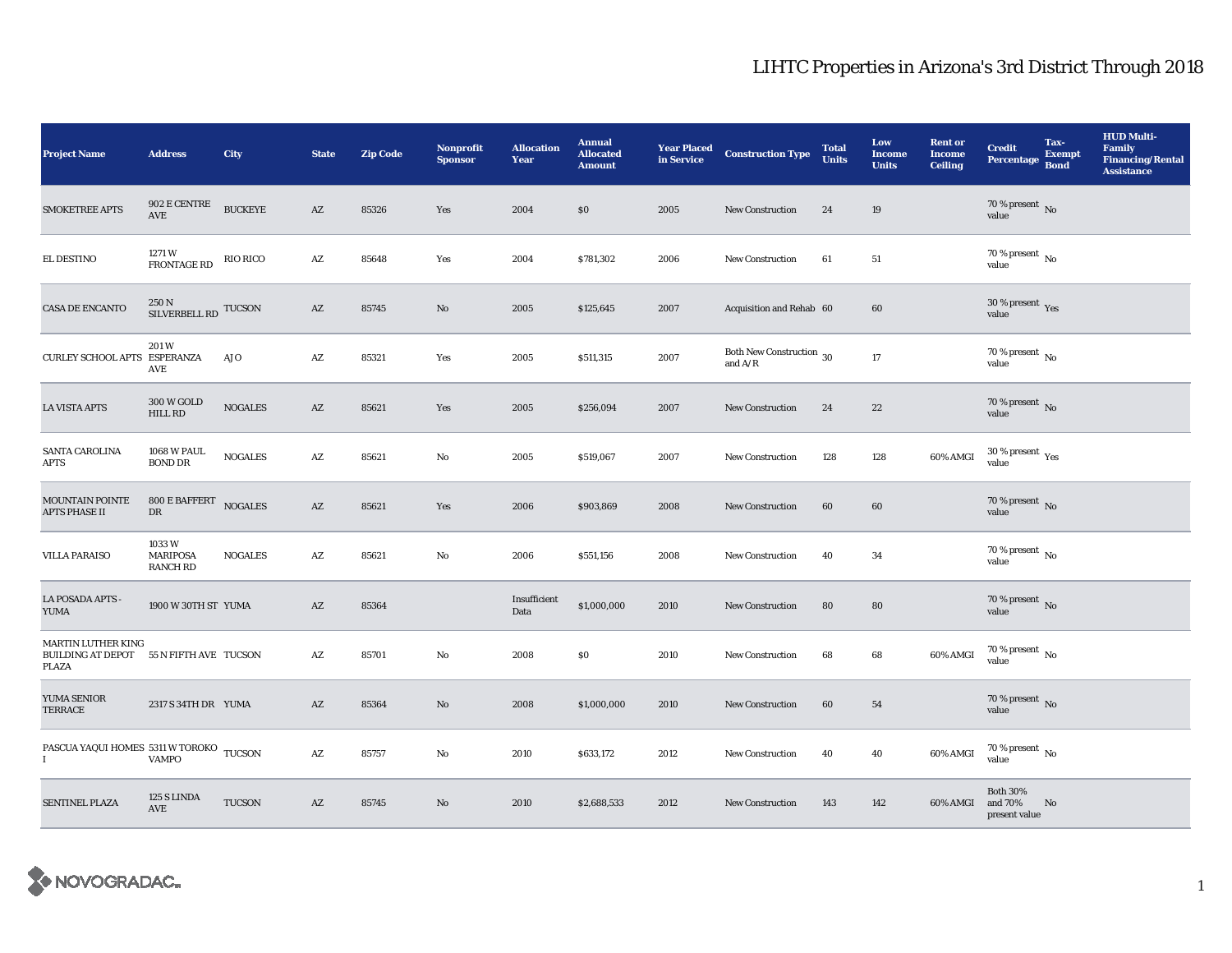| <b>Project Name</b>                                         | <b>Address</b>                                                                                  | City           | <b>State</b>           | <b>Zip Code</b> | <b>Nonprofit</b><br><b>Sponsor</b> | <b>Allocation</b><br>Year | <b>Annual</b><br><b>Allocated</b><br><b>Amount</b> | <b>Year Placed</b><br>in Service | <b>Construction Type</b>                                | <b>Total</b><br><b>Units</b> | Low<br><b>Income</b><br><b>Units</b> | <b>Rent or</b><br><b>Income</b><br><b>Ceiling</b> | <b>Credit</b><br>Percentage Bond            | Tax-<br><b>Exempt</b> | <b>HUD Multi-</b><br><b>Family</b><br><b>Financing/Rental</b><br><b>Assistance</b> |
|-------------------------------------------------------------|-------------------------------------------------------------------------------------------------|----------------|------------------------|-----------------|------------------------------------|---------------------------|----------------------------------------------------|----------------------------------|---------------------------------------------------------|------------------------------|--------------------------------------|---------------------------------------------------|---------------------------------------------|-----------------------|------------------------------------------------------------------------------------|
| TRINITY PLACE                                               | 6280 S<br>$\label{eq:camPBEL} \begin{array}{ll} \textrm{CAMPBEL} & \textrm{TUCSON} \end{array}$ |                | $\mathbf{A}\mathbf{Z}$ | 85706           | No                                 | 1993                      | \$1,563,216                                        | 2012                             | Both New Construction 88<br>and $A/R$                   |                              | 88                                   | 60% AMGI                                          | <b>Both 30%</b><br>and 70%<br>present value | No                    |                                                                                    |
| LA POSADA APTS -<br><b>SELLS</b>                            | 1980 W 30TH ST YUMA                                                                             |                | AZ                     | 85364           | Yes                                | 2012                      | \$1,090,019                                        | 2013                             | <b>New Construction</b>                                 | 64                           | 64                                   |                                                   | 70 % present $\overline{N_0}$<br>value      |                       | No                                                                                 |
| <b>SUNNYSIDE POINTE</b><br><b>VILLAS</b>                    | 780 E CALLE<br>MARIACHI                                                                         | <b>TUCSON</b>  | $\mathbf{A}\mathbf{Z}$ | 85706           | Yes                                | 2012                      | \$1,378,890                                        | 2013                             | <b>New Construction</b>                                 | 90                           | 90                                   |                                                   | 70 % present $\,$ No $\,$<br>value          |                       | No                                                                                 |
| <b>BOWMAN SENIOR</b><br><b>RESIDENCES</b>                   | 229 N GRAND<br><b>AVENUE</b>                                                                    | <b>NOGALES</b> | $\mathbf{A}\mathbf{Z}$ | 85621           | Yes                                | 2013                      | \$1,096,189                                        | 2015                             | Both New Construction 48<br>and $\mathrm{A}/\mathrm{R}$ |                              | 48                                   |                                                   | 70 % present $\,$ No $\,$<br>value          |                       | Yes                                                                                |
| PASCUA YAQUI HOMES 7609 S CAMINO TUCSON<br>V                | <b>BENEM</b>                                                                                    |                | AZ                     | 85757           | No                                 | 2014                      | \$277,839                                          | 2015                             | <b>New Construction</b>                                 | 20                           | 20                                   |                                                   | 70 % present $\,$ No $\,$<br>value          |                       | Yes                                                                                |
| <b>TOKA HOMES I</b>                                         | 51 N<br>BABOQUIVARI SELLS<br><b>CIRCLE</b>                                                      |                | AZ                     | 85364           | No                                 | 2014                      | \$491,776                                          | 2015                             | Both New Construction 40<br>and $A/R$                   |                              | 40                                   |                                                   | 70 % present $\,$ No $\,$<br>value          |                       | Yes                                                                                |
| <b>RALLY POINT</b><br><b>APARTMENTS</b>                     | <b>101 S. STONE</b><br><b>AVENUE</b>                                                            | <b>TUCSON</b>  | AZ                     | 85701-1912      | No                                 | 2014                      | \$464,210                                          | 2015                             | <b>Acquisition and Rehab 30</b>                         |                              | 30                                   | 60% AMGI                                          | <b>Both 30%</b><br>and 70%<br>present value | No                    | No                                                                                 |
| <b>DOWNTOWN MOTOR</b><br><b>APARTMENTS</b>                  | 383 S. STONE<br><b>AVENUE</b>                                                                   | <b>TUCSON</b>  | AZ                     | 85701-2328      | No                                 | 2014                      | \$934,069                                          | 2016                             | <b>New Construction</b>                                 | 44                           | 44                                   | $60\%$ AMGI                                       | 70 % present $\hbox{~No}$<br>value          |                       | No                                                                                 |
| <b>MADISON HEIGHTS</b><br><b>PHASE I</b>                    | 1110 N. DYSART AVONDALE<br><b>ROAD</b>                                                          |                | $\mathbf{A}\mathbf{Z}$ | 85323-1652      | No                                 | 2014                      | \$1,495,759                                        | 2016                             | <b>New Construction</b>                                 | 77                           | 77                                   | 60% AMGI                                          | 70 % present $\,$ No $\,$<br>value          |                       | No                                                                                 |
| <b>MADISON HEIGHTS</b><br><b>PHASE II</b>                   | 1110 N. DYSART AVONDALE<br><b>ROAD</b>                                                          |                | AZ                     | 85323-1652      | No                                 | 2014                      | \$1,217,982                                        | 2016                             | <b>New Construction</b>                                 | 66                           | 66                                   | 60% AMGI                                          | 70 % present $\overline{N_0}$<br>value      |                       | No                                                                                 |
| 7TH AVENUE<br><b>COMMONS</b>                                | 529 N. 7TH AVE. TUCSON                                                                          |                | $\mathbf{A}\mathbf{Z}$ | 85705-8334      | No                                 | 2015                      | \$1,149,892                                        | 2017                             | Both New Construction $\,$ 50 $\,$<br>and $A/R$         |                              | 50                                   | 60% AMGI                                          | 70 % present<br>value                       |                       | No                                                                                 |
| <b>SUNNYSIDE POINTE</b><br><b>VILLAS II</b>                 | <b>SUIVIVISIDE</b><br><b>POINTE</b><br>SUBDIVISION TUCSON<br>(PARK AVENUE,<br><b>COLITLI OF</b> |                | AZ                     | 85706-2210      | No                                 | 2015                      | \$1,241,500                                        | 2017                             | <b>New Construction</b>                                 | 92                           | 91                                   | 60% AMGI                                          | 70 % present<br>value                       |                       | No                                                                                 |
| <b>BRIDGEWATER AT</b><br><b>AVONDALE ASSISTED</b><br>LIVING | $207$ EAST VAN $$\,{\rm AVONDALE}$$ BUREN STREET                                                |                | AZ                     | 85323           | No                                 | 2017                      | \$924,809                                          | 2018                             | <b>New Construction</b>                                 | 131                          | 99                                   | 60% AMGI                                          | 30 % present<br>value                       |                       | No                                                                                 |

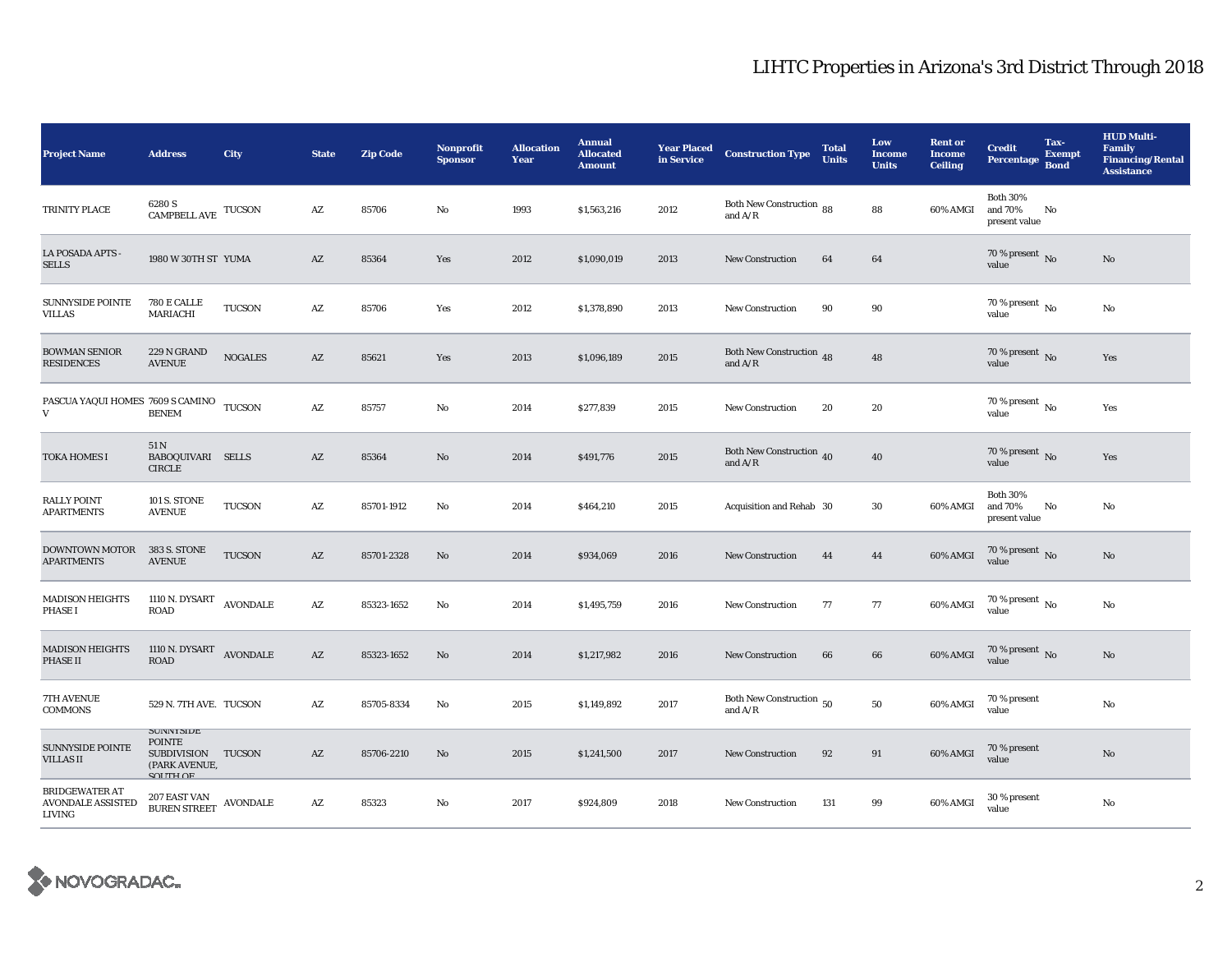| <b>Project Name</b>                           | <b>Address</b>                                                                    | City            | <b>State</b>           | <b>Zip Code</b> | <b>Nonprofit</b><br><b>Sponsor</b> | <b>Allocation</b><br>Year | <b>Annual</b><br><b>Allocated</b><br><b>Amount</b> | <b>Year Placed<br/>in Service</b> | <b>Construction Type</b>                                | <b>Total</b><br><b>Units</b> | Low<br><b>Income</b><br><b>Units</b> | <b>Rent or</b><br><b>Income</b><br><b>Ceiling</b> | Tax-<br><b>Credit</b><br><b>Exempt</b><br>Percentage Bond | <b>HUD Multi-</b><br><b>Family</b><br><b>Financing/Rental</b><br><b>Assistance</b> |
|-----------------------------------------------|-----------------------------------------------------------------------------------|-----------------|------------------------|-----------------|------------------------------------|---------------------------|----------------------------------------------------|-----------------------------------|---------------------------------------------------------|------------------------------|--------------------------------------|---------------------------------------------------|-----------------------------------------------------------|------------------------------------------------------------------------------------|
| <b>LAS BRISAS SUNSET</b><br><b>APARTMENTS</b> | 1579 NORTH<br>RIO SECO                                                            | <b>SAN LUIS</b> | $\mathbf{A}\mathbf{Z}$ | 85349-5349      | Yes                                | 2016                      | \$864,604                                          | 2018                              | <b>New Construction</b>                                 | 60                           | 59                                   | 60% AMGI                                          | 70 % present<br>value                                     | $\mathbf{N}\mathbf{o}$                                                             |
| <b>MESA HEIGHTS</b><br><b>APARTMENTS</b>      | <b>2150 SOUTH</b><br><b>ARIZONA</b><br><b>AVENUE</b>                              | <b>YUMA</b>     | $\mathbf{A}\mathbf{Z}$ | 85364-6507      | No                                 | 2016                      | \$1,331,627                                        | 2018                              | <b>New Construction</b>                                 | 58                           | 58                                   | 60% AMGI                                          | 70 % present<br>value                                     | Yes                                                                                |
| <b>RIO VIEJO</b><br><b>APARTMENTS</b>         | <b>5418 SOUTH</b><br>PARK AVENUE                                                  | TUCSON          | $\mathbf{A}\mathbf{Z}$ | 85706-2666      | No                                 | 2014                      | \$791,172                                          | 2018                              | <b>New Construction</b>                                 | 101                          | 100                                  | 60% AMGI                                          | 30 % present<br>value                                     | No                                                                                 |
| TOKA HOMES II                                 | <b>VAKIUUS UN</b><br>VISTA STREET,<br>QUIJTOA<br>STREET, F<br><b>CTDEET AND A</b> | <b>SELLS</b>    | $\mathbf{A}\mathbf{Z}$ | 85634           | No                                 | 2016                      | \$890,468                                          | 2018                              | Both New Construction $\sqrt{40}$<br>and $A/R$          |                              | 40                                   | 60% AMGI                                          | 70 % present<br>value                                     | No                                                                                 |
| THE MARIST ON<br>CATHEDRAL SQUARE             | $111/235$ S.<br><b>CHURCH</b><br><b>AVENUE</b>                                    | TUCSON          | AZ                     | 85701-1602      | Yes                                | 2016                      | \$1,750,000                                        | 2018                              | <b>Both New Construction 83</b><br>and $A/R$            |                              | 83                                   | 60% AMGI                                          | 70 % present<br>value                                     | $\mathbf{N}\mathbf{o}$                                                             |
| <b>WEST END STATION</b>                       | <b>855 WEST</b><br><b>CONGRESS</b><br><b>STREET</b>                               | TUCSON          | $\mathbf{A}\mathbf{Z}$ | 85745           | No                                 | 2016                      | \$1,601,517                                        | 2018                              | New Construction                                        | 70                           | 70                                   | 60% AMGI                                          | 70 % present<br>value                                     | Yes                                                                                |
| <b>WEST POINT</b><br><b>APARTMENTS</b>        | 20 EAST<br><b>BROADWAY</b><br><b>BOULEVARD</b>                                    | <b>TUCSON</b>   | $\mathbf{A}\mathbf{Z}$ | 85701-1702      | Yes                                | 2016                      | \$1,472,518                                        | 2018                              | Both New Construction 50<br>and $\mathrm{A}/\mathrm{R}$ |                              | 50                                   | 60% AMGI                                          | 70 % present<br>value                                     | $\mathbf{N}\mathbf{o}$                                                             |
| AMISTAD APTS OF<br><b>SOMERTON</b>            | <b>1260 CESAR</b><br><b>CHAVEZ AVE</b>                                            | <b>SOMERTON</b> | $\mathbf{A}\mathbf{Z}$ | 85350           |                                    | Insufficient<br>Data      | \$0                                                | Insufficient<br>Data              | Not Indicated                                           | 24                           | 21                                   |                                                   | Not<br>Indicated                                          |                                                                                    |
| POSADAS SENTINEL                              | 470 W ARMIJO TUCSON<br><b>ST</b>                                                  |                 | AZ                     | 85701           |                                    | Insufficient<br>Data      | $\$0$                                              | Insufficient<br>Data              | Not Indicated                                           | 200                          | $\boldsymbol{0}$                     |                                                   | Not<br>Indicated                                          |                                                                                    |
| RIVERWOOD APTS                                | $25157\,\mathrm{W}\,\mathrm{BELOAT}$ BUCKEYE<br>RD                                |                 | $\mathbf{A}\mathbf{Z}$ | 85326           |                                    | Insufficient<br>Data      | $\$0$                                              | Insufficient<br>Data              | Not Indicated                                           | 90                           | $\boldsymbol{0}$                     |                                                   | Not<br>Indicated                                          |                                                                                    |
| <b>MISSION TIERRA</b>                         | 5505 S MISSION TUCSON<br>RD                                                       |                 | $\mathbf{A}\mathbf{Z}$ | 85746           |                                    | Insufficient<br>Data      | \$0                                                | Insufficient<br>Data              | Not Indicated                                           | 219                          | 219                                  |                                                   | Not<br>Indicated                                          |                                                                                    |
| <b>HEIDEL APTS</b>                            | 327 E 12TH ST TUCSON                                                              |                 | $\mathbf{A}\mathbf{Z}$ | 85701           |                                    | Insufficient<br>Data      | \$0                                                | 1988                              | Acquisition and Rehab 25                                |                              | 25                                   |                                                   | Not<br>Indicated                                          |                                                                                    |
| <b>EL PATIO APTS</b>                          | 1347 E BENSON TUCSON<br><b>HWY</b>                                                |                 | AZ                     | 85714           |                                    | Insufficient<br>Data      | \$0                                                | 1989                              | Acquisition and Rehab 13                                |                              | 13                                   |                                                   | Not<br>Indicated                                          |                                                                                    |

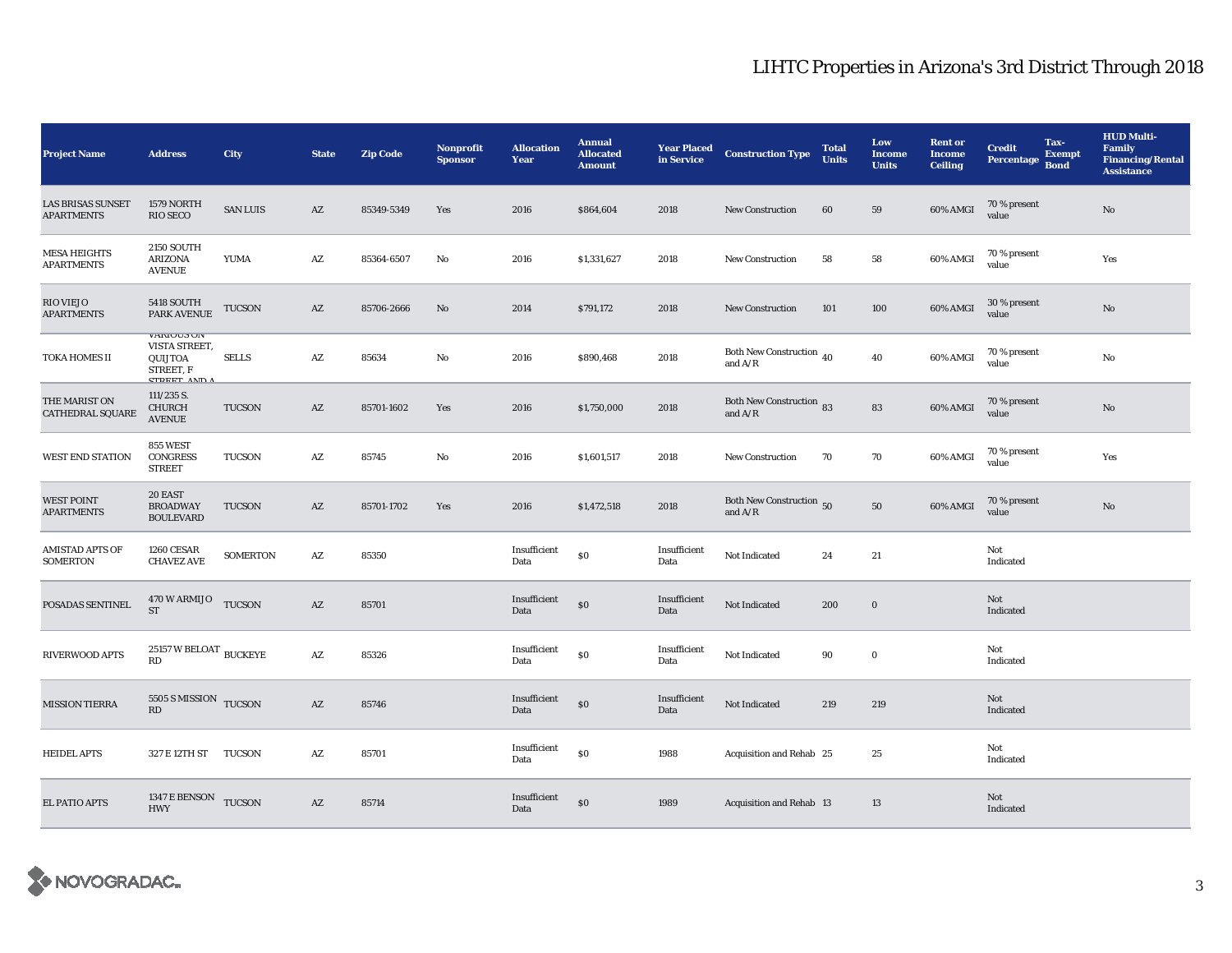| <b>Project Name</b>                               | <b>Address</b>                                                                                              | City           | <b>State</b>           | Zip Code | Nonprofit<br><b>Sponsor</b> | <b>Allocation</b><br>Year | <b>Annual</b><br><b>Allocated</b><br><b>Amount</b> | <b>Year Placed</b><br>in Service | <b>Construction Type</b> | <b>Total</b><br><b>Units</b> | Low<br><b>Income</b><br><b>Units</b> | <b>Rent or</b><br><b>Income</b><br>Ceiling | Tax-<br><b>Credit</b><br><b>Exempt</b><br>Percentage Bond | <b>HUD Multi-</b><br><b>Family</b><br><b>Financing/Rental</b><br><b>Assistance</b> |
|---------------------------------------------------|-------------------------------------------------------------------------------------------------------------|----------------|------------------------|----------|-----------------------------|---------------------------|----------------------------------------------------|----------------------------------|--------------------------|------------------------------|--------------------------------------|--------------------------------------------|-----------------------------------------------------------|------------------------------------------------------------------------------------|
| <b>RAINBOW APTS</b>                               | 700 W 24TH ST YUMA                                                                                          |                | $\mathbf{A}\mathbf{Z}$ | 85364    |                             | Insufficient<br>Data      | \$0                                                | 1989                             | Acquisition and Rehab 81 |                              | 81                                   |                                            | Not<br>Indicated                                          |                                                                                    |
| SIERRA VERDE APTS                                 | $150$ N APACHE<br>RD                                                                                        | <b>BUCKEYE</b> | AZ                     | 85326    |                             | Insufficient<br>Data      | $\boldsymbol{\mathsf{S}}\boldsymbol{\mathsf{O}}$   | 1989                             | <b>New Construction</b>  | 40                           | 40                                   |                                            | Not<br>Indicated                                          |                                                                                    |
| ALEXANDRITE SANDS 1600 W 12TH ST YUMA             |                                                                                                             |                | AZ                     | 85364    | No                          | 1990                      | \$0                                                | 1990                             | <b>New Construction</b>  | 312                          | 63                                   |                                            | 30 % present $\rm\,Yes$<br>value                          |                                                                                    |
| <b>BUCKEYE SENIOR</b><br><b>APTS</b>              | 605 S FOURTH<br>ST                                                                                          | <b>BUCKEYE</b> | $\mathbf{A}\mathbf{Z}$ | 85326    | No                          | 1990                      | \$0                                                | 1990                             | <b>New Construction</b>  | 40                           | 40                                   |                                            | $30$ % present $\,$ No value                              |                                                                                    |
| MOUNTAIN SHADOW                                   | $\begin{array}{ll} 6420\text{ S CAMINO} & \text{TUCSON} \\ \text{DE LA TIERRA} & \text{TUCSON} \end{array}$ |                | AZ                     | 85746    | No                          | 1991                      | $\$0$                                              | 1992                             | <b>New Construction</b>  | 120                          | 120                                  |                                            | $70$ % present $\,$ No $\,$<br>value                      |                                                                                    |
| <b>RANCHO DEL MAR</b>                             | $6200$ S $$\,{\rm CAMPBELL\,}$ TUCSON                                                                       |                | $\mathbf{A}\mathbf{Z}$ | 85706    | No                          | 1991                      | $\$0$                                              | 1992                             | <b>New Construction</b>  | 312                          | 312                                  |                                            | $70$ % present $_{\rm{No}}$                               |                                                                                    |
| FARRELL PARK APTS                                 | 1207 E DREXEL TUCSON<br>RD                                                                                  |                | $\mathbf{A}\mathbf{Z}$ | 85706    | No                          | 1992                      | $\$0$                                              | 1993                             | New Construction         | $\overline{7}$               | $\overline{7}$                       |                                            | $70$ % present $\,$ No $\,$<br>value                      |                                                                                    |
| MIDWAY MANOR APTS $^{2411}_{\text{AVE}}$ SIXTH    |                                                                                                             | TUCSON         | $\mathbf{A}\mathbf{Z}$ | 85713    | No                          | 1991                      | $\$0$                                              | 1993                             | Acquisition and Rehab 18 |                              | 18                                   |                                            | $70$ % present $\,$ No value                              |                                                                                    |
| MISSION ANTIGUA II                                | 5525 S MISSION TUCSON<br><b>RD</b>                                                                          |                | $\mathbf{A}\mathbf{Z}$ | 85746    | No                          | 1991                      | $\$0$                                              | 1993                             | <b>New Construction</b>  | 220                          | 220                                  |                                            | $70$ % present $\,$ No $\,$<br>value                      |                                                                                    |
| PARKSIDE GROUP<br><b>APTS</b>                     | 109 E BRINKER AVONDALE<br>DR                                                                                |                | AZ                     | 85323    | No                          | 1992                      | \$0                                                | 1993                             | Acquisition and Rehab 54 |                              | 54                                   |                                            | Not<br>No<br>Indicated                                    |                                                                                    |
| DONNA RAHN III                                    | 414 S THIRD<br>AVE                                                                                          | TUCSON         | AZ                     | 85701    | No                          | 1992                      | $\$0$                                              | 1994                             | Acquisition and Rehab 15 |                              | 15                                   |                                            | $70$ % present $\,$ No value                              |                                                                                    |
| SAHUARO APTS ASSOC $^{510}_{ST}$ W SAHUARO TUCSON |                                                                                                             |                | $\mathbf{A}\mathbf{Z}$ | 85705    | No                          | 1992                      | \$0                                                | 1994                             | Acquisition and Rehab 23 |                              | 23                                   |                                            | 70 % present $\,$ No $\,$<br>value                        |                                                                                    |
| BOULDER TERRACE                                   | $202$ N BOULDER $\,$ TUCSON $\,$<br><b>TER</b>                                                              |                | AZ                     | 85745    | No                          | 1994                      | $\$0$                                              | 1995                             | New Construction         | $6\phantom{.0}$              | $\bf{6}$                             |                                            | $70$ % present $\,$ No $\,$<br>value                      |                                                                                    |

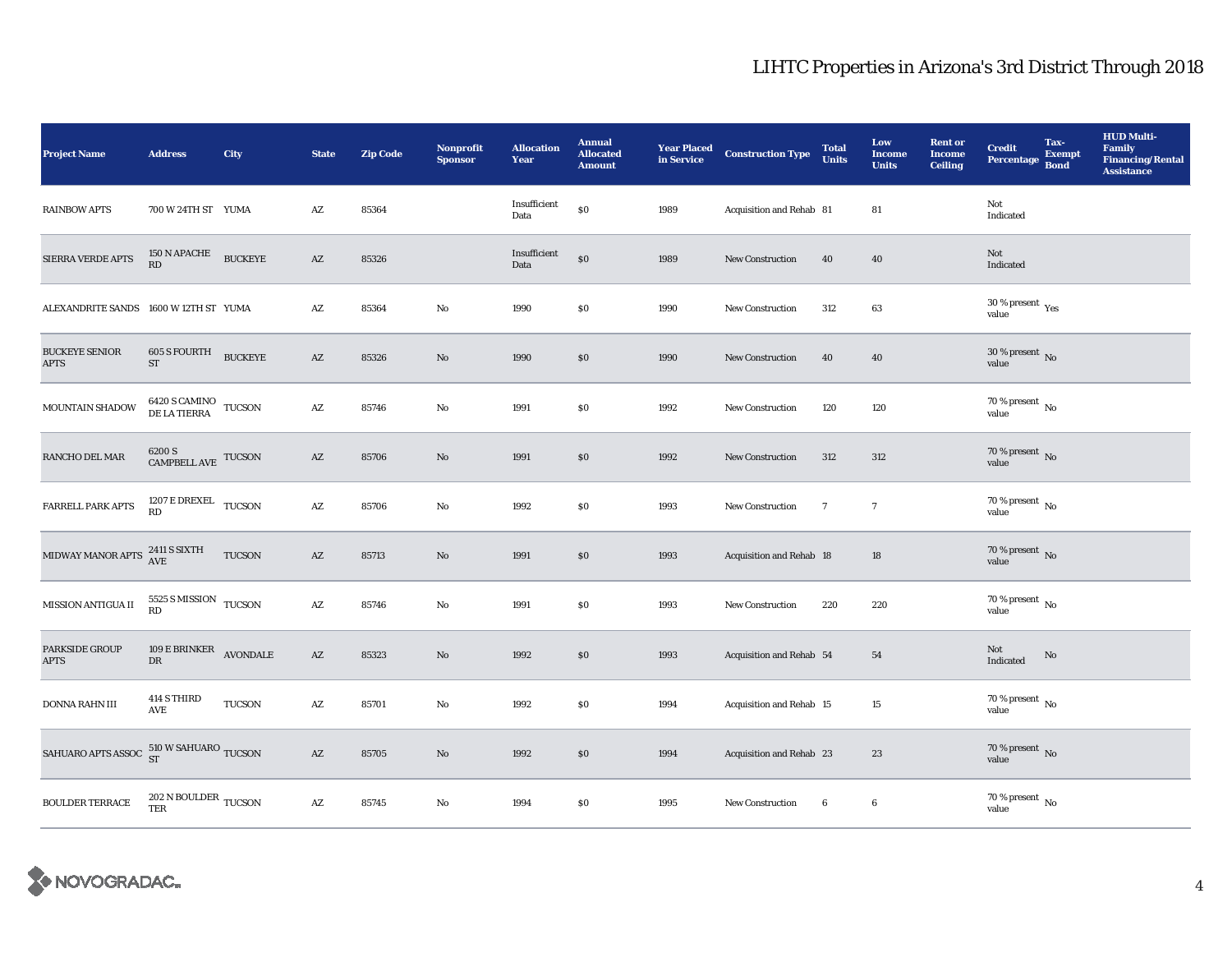| <b>Project Name</b>                                                      | <b>Address</b>                                         | City            | <b>State</b>           | <b>Zip Code</b> | <b>Nonprofit</b><br><b>Sponsor</b> | <b>Allocation</b><br>Year | <b>Annual</b><br><b>Allocated</b><br><b>Amount</b> | <b>Year Placed</b><br>in Service | <b>Construction Type</b> | <b>Total</b><br><b>Units</b> | Low<br><b>Income</b><br><b>Units</b> | <b>Rent or</b><br><b>Income</b><br><b>Ceiling</b> | <b>Credit</b><br><b>Percentage</b>       | Tax-<br><b>Exempt</b><br><b>Bond</b> | <b>HUD Multi-</b><br><b>Family</b><br><b>Financing/Rental</b><br><b>Assistance</b> |
|--------------------------------------------------------------------------|--------------------------------------------------------|-----------------|------------------------|-----------------|------------------------------------|---------------------------|----------------------------------------------------|----------------------------------|--------------------------|------------------------------|--------------------------------------|---------------------------------------------------|------------------------------------------|--------------------------------------|------------------------------------------------------------------------------------|
| <b>FAMILY ESTATES OF</b><br><b>GILA BEND APTS</b>                        | 405 N CAPITOL GILA BEND<br>AVE                         |                 | AZ                     |                 | $\mathbf{N}\mathbf{o}$             | 1994                      | \$0                                                | 1995                             | Acquisition and Rehab 36 |                              | 36                                   |                                                   | $30\,\%$ present $\,$ No value           |                                      |                                                                                    |
| CASA DE COLINAS                                                          | 2162W<br><b>SPEEDWAY</b><br><b>BLVD</b>                | TUCSON          | $\mathbf{A}\mathbf{Z}$ | 85745           | $\rm No$                           | 1994                      | \$0                                                | 1996                             | New Construction         | 129                          | 129                                  |                                                   | $70\%$ present $\overline{N_0}$<br>value |                                      |                                                                                    |
| HOTEL SAN CARLOS                                                         | 106 E FIRST ST YUMA                                    |                 | AZ                     | 85364           | Yes                                | 1995                      | \$0                                                | 1996                             | Acquisition and Rehab 60 |                              | 60                                   |                                                   | 70 % present $\overline{N}$<br>value     |                                      |                                                                                    |
| <b>SANTA RITA APTS</b>                                                   | 945 W MANOR<br>DR                                      | <b>NOGALES</b>  | $\mathbf{A}\mathbf{Z}$ | 85621           | $\rm No$                           | 1994                      | \$0                                                | 1996                             | New Construction         | 40                           | 40                                   |                                                   | 30 % present $\,$ No $\,$<br>value       |                                      |                                                                                    |
| <b>CASA BONITA APT</b><br><b>HOMES</b>                                   | 1100 E PKWY DR NOGALES                                 |                 | $\mathbf{A}\mathbf{Z}$ | 85621           | $\rm No$                           | 1996                      | $\$0$                                              | 1998                             | <b>New Construction</b>  | 64                           | 64                                   |                                                   | $70$ % present $\,$ No value             |                                      |                                                                                    |
| DEL BAC TOWNHOMES 1255 N 14TH AVE TUCSON                                 |                                                        |                 | AZ                     | 85705           | No                                 | 1996                      | \$0                                                | 1998                             | <b>New Construction</b>  | $\overline{4}$               | $\overline{4}$                       |                                                   | 70 % present $\,$ No $\,$<br>value       |                                      |                                                                                    |
| <b>LAS CASITAS APTS</b>                                                  | 541 N SIXTH ST SAN LUIS                                |                 | AZ                     |                 | $\mathbf{N}\mathbf{o}$             | 1997                      | \$0                                                | 1998                             | <b>New Construction</b>  | 76                           | 76                                   |                                                   | $70$ % present $_{\rm{No}}$              |                                      |                                                                                    |
| TUCSON CABO DEL<br><b>SOL APTS</b>                                       | 5600 S<br>MIDVALE PARK TUCSON<br>RD                    |                 | AZ                     | 85746           | No                                 | 1997                      | \$0                                                | 1999                             | <b>New Construction</b>  | 103                          | 80                                   |                                                   | $70$ % present $\,$ No value             |                                      |                                                                                    |
| CASA DE ROMAN APTS 514 W YUCCA ST SOMERTON                               |                                                        |                 | AZ                     | 85350           | Yes                                | 1997                      | \$0                                                | 1999                             | New Construction         | 48                           | 48                                   |                                                   | 70 % present No<br>value                 |                                      |                                                                                    |
| <b>LA POSADA APTS</b><br>(TUCSON)                                        | 6300 S<br><b>HEADLEY RD</b>                            | <b>TUCSON</b>   | A Z                    | 85746           | No                                 | 1997                      | \$0                                                | 1999                             | <b>New Construction</b>  | 125                          | 95                                   |                                                   | $70$ % present $\,$ No $\,$<br>value     |                                      |                                                                                    |
| LAS VILLAS DE KINO I                                                     | 5515 S FORGEUS TUCSON<br>$\operatorname{\mathbf{AVE}}$ |                 | AZ                     | 85706           | $\rm No$                           | 1997                      | \$0                                                | 1999                             | New Construction         | 240                          | 240                                  |                                                   | $30\,\%$ present $\,$ $\rm Yes$<br>value |                                      |                                                                                    |
| LAS VILLAS DE KINO II $\frac{5515 \text{ S FORGEUS}}{\text{AVE}}$ TUCSON |                                                        |                 | $\mathbf{A}\mathbf{Z}$ | 85706           | $\mathbf{N}\mathbf{o}$             | 1997                      | \$0                                                | 1999                             | <b>New Construction</b>  | 108                          | 82                                   |                                                   | 30 % present $\rm_{Yes}$<br>value        |                                      |                                                                                    |
| <b>VILLAGE AT</b><br><b>AVONDALE</b>                                     | 12721W<br><b>BUCKEYE RD</b>                            | <b>AVONDALE</b> | AZ                     | 85323           | No                                 | 1997                      | \$0                                                | 1999                             | <b>New Construction</b>  | 96                           | 76                                   |                                                   | $70\,\%$ present $\,$ No value           |                                      |                                                                                    |

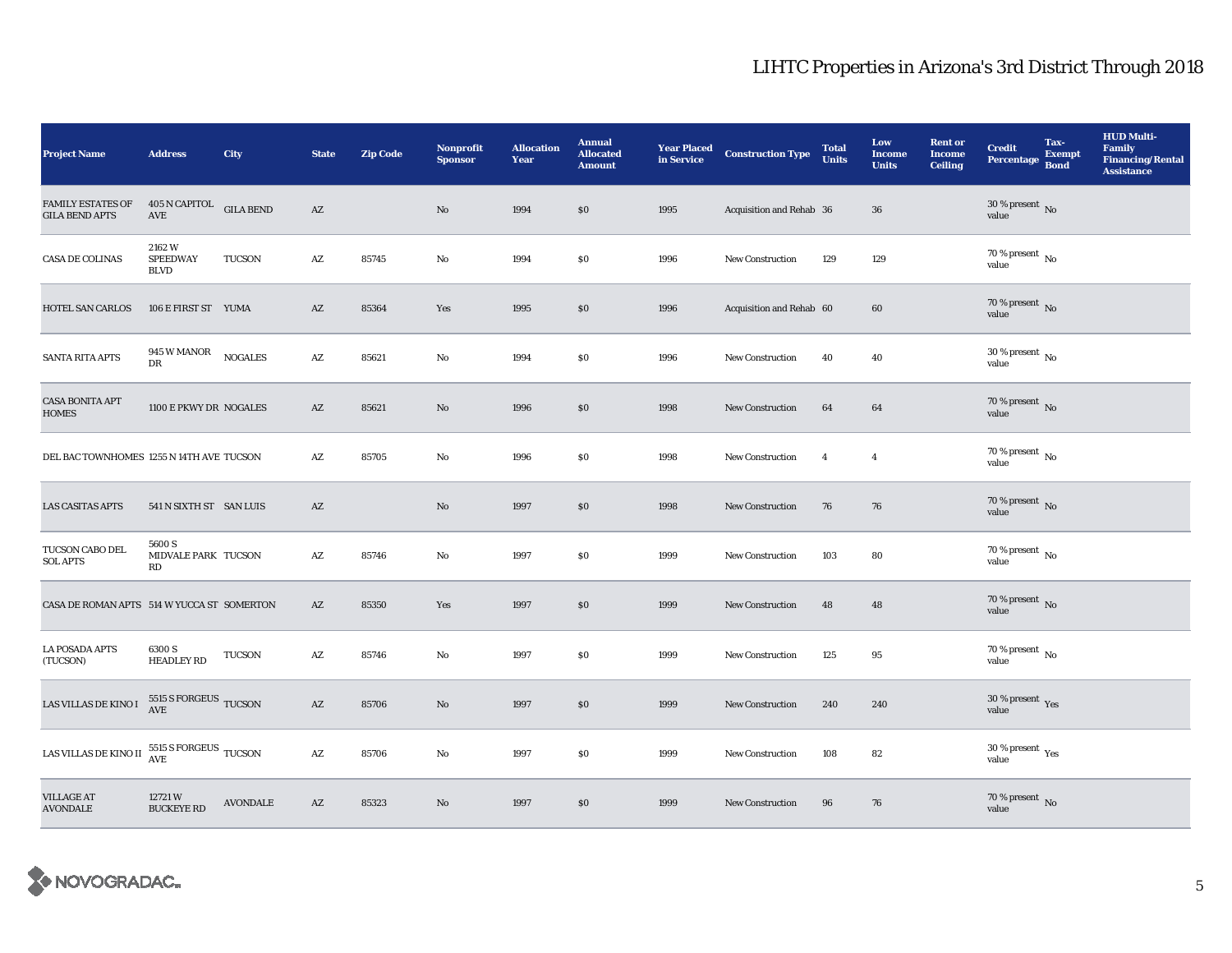| <b>Project Name</b>                            | <b>Address</b>                                             | City            | <b>State</b>           | <b>Zip Code</b> | <b>Nonprofit</b><br><b>Sponsor</b> | <b>Allocation</b><br>Year | <b>Annual</b><br><b>Allocated</b><br><b>Amount</b> | <b>Year Placed</b><br>in Service | <b>Construction Type</b>                  | <b>Total</b><br><b>Units</b> | Low<br><b>Income</b><br><b>Units</b> | <b>Rent or</b><br><b>Income</b><br><b>Ceiling</b> | <b>Credit</b><br>Percentage Bond            | Tax-<br><b>Exempt</b> | <b>HUD Multi-</b><br><b>Family</b><br><b>Financing/Rental</b><br><b>Assistance</b> |
|------------------------------------------------|------------------------------------------------------------|-----------------|------------------------|-----------------|------------------------------------|---------------------------|----------------------------------------------------|----------------------------------|-------------------------------------------|------------------------------|--------------------------------------|---------------------------------------------------|---------------------------------------------|-----------------------|------------------------------------------------------------------------------------|
| <b>TUCSON HOUSES</b><br>PHASES I & II          | 1501 N ORACLE TUCSON<br>RD                                 |                 | $\mathbf{A}\mathbf{Z}$ | 85705           | Yes                                | 1997                      | \$0                                                | 1999                             | Acquisition and Rehab 408                 |                              | 408                                  |                                                   | <b>Both 30%</b><br>and 70%<br>present value | Yes                   |                                                                                    |
| <b>VILLA NUEVA APTS</b>                        | 750 S 15TH AVE YUMA                                        |                 | AZ                     | 85364           | $\mathbf{N}\mathbf{o}$             | 1997                      | \$0                                                | 1999                             | <b>New Construction</b>                   | 80                           | 80                                   |                                                   | $70\,\%$ present $\,$ No value              |                       |                                                                                    |
| <b>BIENESTAR APTS</b><br><b>PHASE I</b>        | <b>690 TENTH AVE SAN LUIS</b>                              |                 | AZ                     |                 | Yes                                | Insufficient<br>Data      | $\$0$                                              | 2000                             | New Construction                          | 92                           | 88                                   |                                                   | 70 % present $\,$ No $\,$<br>value          |                       |                                                                                    |
| ST LUKE'S IN THE<br><b>DESERT</b>              | <b>615 E ADAMS ST TUCSON</b>                               |                 | $\mathbf{A}\mathbf{Z}$ | 85705           | Yes                                | 1998                      | \$0                                                | 2000                             | Both New Construction 64<br>and $\rm A/R$ |                              | $\bf{64}$                            |                                                   | $70\,\%$ present $\,$ No value              |                       |                                                                                    |
| <b>TERRACINA APTS</b>                          | <b>1850 S AVE B</b>                                        | YUMA            | AZ                     | 85364           | No                                 | 1998                      | \$0                                                | 2000                             | New Construction                          | 80                           | 80                                   |                                                   | 70 % present $\,$ No $\,$<br>value          |                       |                                                                                    |
| LOMA MARIPOSA APTS 1790 N LOMA<br>$\mathbf{I}$ | <b>MARIPOSA RD</b>                                         | <b>NOGALES</b>  | AZ                     | 85621           | $\rm No$                           | 1999                      | \$0                                                | 2001                             | New Construction                          | 60                           | 54                                   |                                                   | $70$ % present $\,$ No value                |                       |                                                                                    |
| MOUNTAIN POINTE<br>APTS PHASE I                | $800\,\mathrm{E}\,\mathrm{BAFFERT}$ NOGALES<br>$_{\rm DR}$ |                 | AZ                     | 85621           | Yes                                | 1999                      | \$0                                                | 2001                             | New Construction                          | 108                          | 95                                   |                                                   | 70 % present $\,$ No $\,$<br>value          |                       |                                                                                    |
| PARKSIDE TERRACE                               | 2150 N FOURTH TUCSON<br>AVE                                |                 | AZ                     | 85705           | $\rm No$                           | 2000                      | \$0                                                | 2001                             | Acquisition and Rehab 41                  |                              | 40                                   |                                                   | $70$ % present $\,$ No value                |                       |                                                                                    |
| <b>SIESTA POINTE APTS</b>                      | 12851W<br><b>BUCKEYE RD</b>                                | <b>AVONDALE</b> | A Z                    | 85323           | $\mathbf{N}\mathbf{o}$             | 1999                      | \$0                                                | 2001                             | New Construction                          | 104                          | 87                                   |                                                   | 70 % present $\,$ No $\,$<br>value          |                       |                                                                                    |
| <b>COLORES DEL SOL</b>                         | 5933 S SIXTH<br><b>AVE</b>                                 | <b>TUCSON</b>   | AZ                     | 85706           | $\mathbf{N}\mathbf{o}$             | 2000                      | \$0                                                | 2002                             | <b>New Construction</b>                   | 125                          | 98                                   |                                                   | 70 % present $\hbox{~No}$<br>value          |                       |                                                                                    |
| <b>LA MIRADA APTS</b>                          | 3900 W 22ND<br>LN                                          | YUMA            | AZ                     | 85364           | No                                 | 2000                      | \$0                                                | 2002                             | <b>New Construction</b>                   | 80                           | 80                                   |                                                   | $70\,\%$ present $\,$ No value              |                       |                                                                                    |
| <b>CARVER PARK</b><br><b>TOWNHOMES</b>         | 490 S 17TH AVE YUMA                                        |                 | AZ                     | 85364           | Yes                                | 2001                      | \$0                                                | 2003                             | <b>New Construction</b>                   | 11                           | 9                                    |                                                   | 70 % present $\,$ No $\,$<br>value          |                       |                                                                                    |
| ROSE TERRACE I                                 | 525 E<br>HARRISON DR                                       | <b>AVONDALE</b> | $\mathbf{A}\mathbf{Z}$ | 85323           | Yes                                | 2000                      | \$0                                                | 2003                             | <b>New Construction</b>                   | 60                           | 60                                   |                                                   | $70$ % present $\,$ No $\,$<br>value        |                       |                                                                                    |

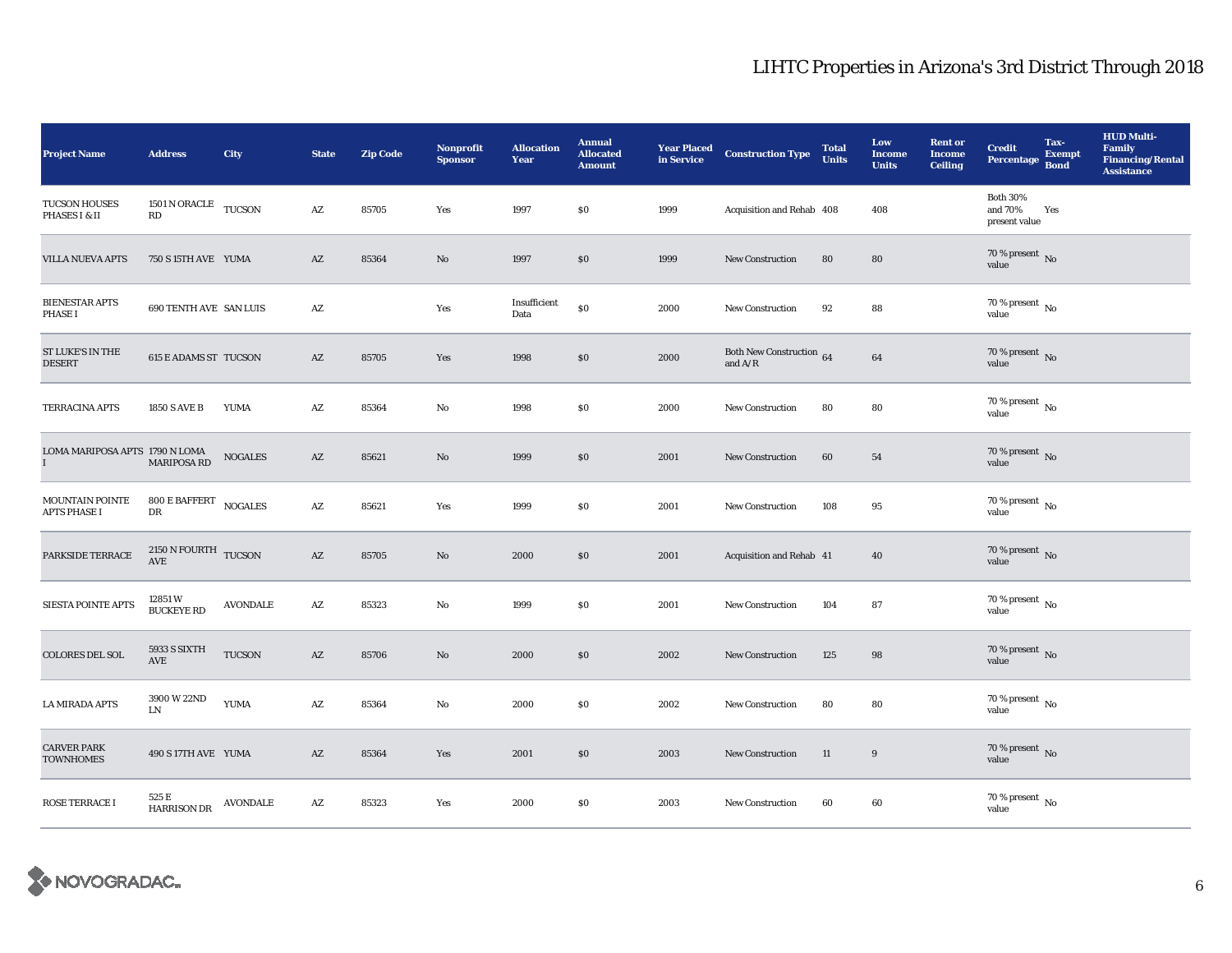| <b>Project Name</b>                                              | <b>Address</b>                                                                                                                                                                                            | <b>City</b>     | <b>State</b>           | <b>Zip Code</b> | <b>Nonprofit</b><br><b>Sponsor</b> | <b>Allocation</b><br>Year | <b>Annual</b><br><b>Allocated</b><br><b>Amount</b> | <b>Year Placed</b><br>in Service | <b>Construction Type</b>                       | <b>Total</b><br><b>Units</b> | Low<br><b>Income</b><br><b>Units</b> | <b>Rent or</b><br><b>Income</b><br><b>Ceiling</b> | <b>Credit</b><br>Percentage                 | Tax-<br><b>Exempt</b><br><b>Bond</b> | <b>HUD Multi-</b><br><b>Family</b><br><b>Financing/Rental</b><br><b>Assistance</b> |
|------------------------------------------------------------------|-----------------------------------------------------------------------------------------------------------------------------------------------------------------------------------------------------------|-----------------|------------------------|-----------------|------------------------------------|---------------------------|----------------------------------------------------|----------------------------------|------------------------------------------------|------------------------------|--------------------------------------|---------------------------------------------------|---------------------------------------------|--------------------------------------|------------------------------------------------------------------------------------|
|                                                                  |                                                                                                                                                                                                           |                 | AZ                     | 85323           | Yes                                | 2000                      | \$0                                                | 2003                             | New Construction                               | 20                           | 20                                   |                                                   | 70 % present $\,$ No $\,$<br>value          |                                      |                                                                                    |
| <b>VILLA SERENA APTS</b>                                         | 2351 S 37TH AVE YUMA                                                                                                                                                                                      |                 | $\mathbf{A}\mathbf{Z}$ | 85364           | No                                 | 2001                      | \$0                                                | 2003                             | New Construction                               | 80                           | 80                                   |                                                   | 70 % present $\,$ No $\,$<br>value          |                                      |                                                                                    |
| CASA BONITAS III, IV & 1016 E MILTON TUCSON<br>${\bf V}$         | RD                                                                                                                                                                                                        |                 | AZ                     | 85706           | Yes                                | 2003                      | \$0                                                | 2004                             | <b>New Construction</b>                        | 60                           | 49                                   |                                                   | 70 % present $\overline{N}$<br>value        |                                      |                                                                                    |
| LOMA MARIPOSA APTS 1830 N LOMA<br>$\scriptstyle\rm II$           | <b>MARIPOSA RD</b>                                                                                                                                                                                        | <b>NOGALES</b>  | $\mathbf{A}\mathbf{Z}$ | 85621           | No                                 | 2002                      | $\$0$                                              | 2004                             | <b>New Construction</b>                        | 100                          | 74                                   |                                                   | 70 % present $\,$ No $\,$<br>value          |                                      |                                                                                    |
| <b>SOMERTON APTS</b>                                             | $500\,\mathrm{N}$ SOMERTON AVE SOMERTON                                                                                                                                                                   |                 | $\mathbf{A}\mathbf{Z}$ | 85350           | $\mathbf{N}\mathbf{o}$             | 2002                      | $\$0$                                              | 2004                             | New Construction                               | 80                           | 79                                   |                                                   | 70 % present $\,$ $\rm Yes$<br>value        |                                      |                                                                                    |
| <b>SOUTH PARK HOPE</b><br>PHASE VI                               | 1122 E<br>SILVERLAKE RD $\,$ TUCSON $\,$                                                                                                                                                                  |                 | $\mathbf{A}\mathbf{Z}$ | 85713           | Yes                                | 2002                      | \$0                                                | 2004                             | Both New Construction $\sqrt{45}$<br>and $A/R$ |                              | $45\,$                               |                                                   | <b>Both 30%</b><br>and 70%<br>present value | No                                   |                                                                                    |
| <b>BIENESTAR APTS</b><br>PHASE II                                | 690 N TENTH<br>AVE                                                                                                                                                                                        | <b>SAN LUIS</b> | $\mathbf{A}\mathbf{Z}$ |                 | $\mathbf{N}\mathbf{o}$             | 2003                      | $\$0$                                              | 2005                             | New Construction                               | 64                           | 64                                   |                                                   | 70 % present $\,$ No $\,$<br>value          |                                      |                                                                                    |
| <b>COLONIA LIBRE</b><br><b>TOWNHOMES</b>                         | 251 W 38TH ST TUCSON                                                                                                                                                                                      |                 | $\mathbf{A}\mathbf{Z}$ | 85713           | Yes                                | 2003                      | \$0                                                | 2005                             | <b>New Construction</b>                        | 60                           | 56                                   |                                                   | $70$ % present $\,$ No $\,$<br>value        |                                      |                                                                                    |
|                                                                  |                                                                                                                                                                                                           |                 |                        |                 |                                    |                           |                                                    |                                  |                                                |                              |                                      |                                                   |                                             |                                      |                                                                                    |
| 86 Projects Reported                                             |                                                                                                                                                                                                           |                 |                        |                 |                                    |                           | \$30,998,209                                       |                                  |                                                | 6,890                        | 6,059                                |                                                   |                                             |                                      |                                                                                    |
| Location: Arizona's 3rd District (Congressional District, 116th) |                                                                                                                                                                                                           |                 |                        |                 |                                    |                           |                                                    |                                  |                                                |                              |                                      |                                                   |                                             |                                      |                                                                                    |
| Pointsource: LIHTC                                               |                                                                                                                                                                                                           |                 |                        |                 |                                    |                           |                                                    |                                  |                                                |                              |                                      |                                                   |                                             |                                      |                                                                                    |
|                                                                  | Note: the values and totals are provided as a reference and the validity of the data cannot be guaranteed. All data should be verified with the HUD website before using it in the decisionmaking process |                 |                        |                 |                                    |                           |                                                    |                                  |                                                |                              |                                      |                                                   |                                             |                                      |                                                                                    |